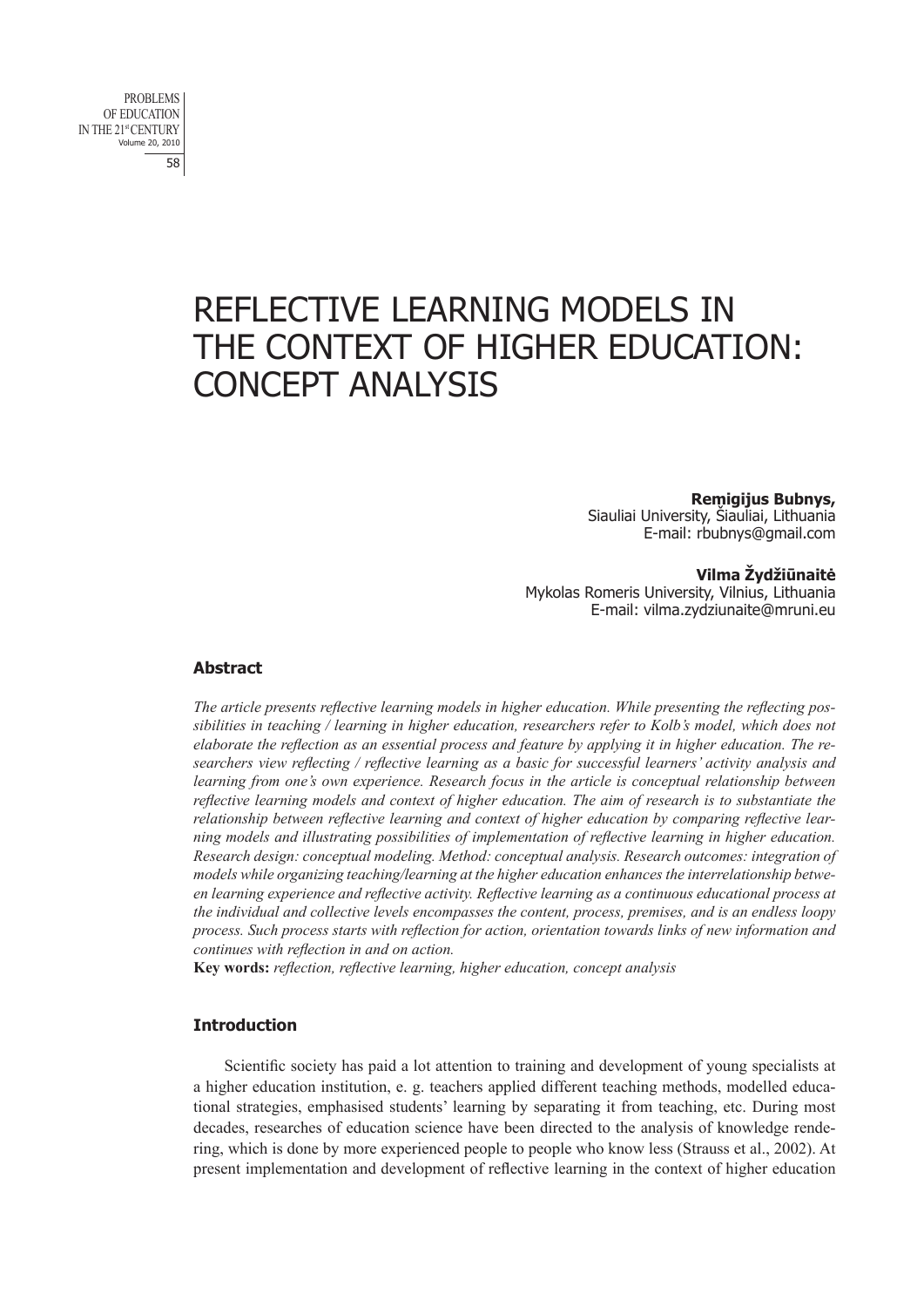#### PROBLEMS OF EDUCATION IN THE 21st CENTURY Volume 20, 2010

59

is the common aim of most educational programmes at higher education institutions. Reflective learning and development of students' reflection more often become the focus of research: reflective practice of studies in the context of transformation of higher education paradigm (Baranauskienė, 1999, 2000, 2003), students' empowerment for motivated studies by referring to problem-based teaching and reflections (Žydžiūnaitė, 2001), development of self-reflection skills (Ivanauskienė, Liobikienė, 2005), teacher's reflection in an academic situation (Kepalaitė, 2005), modelling of meta-cognitive strategies at university studies (Zuzevičiūtė, 2005), reflective teachers and learning activity (Stanikūnienė, 2006; Jucevičienė, 2006). The foreign scientists analyse the phenomenon of reflective learning more thoroughly (Boyd, Fales, 1983; Usher, 1985; Atkins, Murphy, 1993; Calderhead, Gates, 1993; Loughran, 1996; Cowan, 1998; Brockbank, McGill, 1998; Moon, 1999; Rogers, 2001; Ramsey, 2003; Osterman, Kottkamp, 2004; Johns, 2004; Boud et al., 2005, etc.). In the works of the above-mentioned authors the concept of *reflective learning* is most often used to define teaching / learning, during which reflection is applied as one of the main means to analyse the experience. However, comparison of different reflection models and analysis of its practical application by substantiating it are missing because this would facilitate their direct transformation to educational process of learners in higher education both in theoretical and practical studies. During reflective learning it is sought to identify, assess and change the essential beliefs and premises, theories, which directly influence actions. Knowledge cannot be simply transformed. In order the learning would take place, it is important to be motivated to learn and be active in projecting learning direction through advancements.

The character and organization of research on reflection modelling and implementing into curriculum (Loughran, 1996; Cowan, 1998; Moon, 1999; Johns, 2004; Boud et al., 2005) is determined by political and social context of a country, traditions and aims of a higher education institution. The analysis of most works (Whitaker, 1995; Moon, 1999; Jarvis, 1999, 2001; Sugerman et al., 2000; Teresevičienė, Gedvilienė, 2001; Ivanauskienė, Liobikienė, 2005, etc.) allow stating that coherence of reflective learning concept to the conception of Kolb's (1984) experience-based learning (which emphasises the importance of learners' experience in educational process) dominates. However, it does not elaborate reflection as essential element in learning from own experience. Such concept of reflective learning can be treated as insufficient in disclosing possibilities of reflection application in higher education.

**Research question:** What are the key stages of reflecting and reflection in higher education?

**Research focus** is conceptual relationship between reflective learning models and context of higher education.

The **aim** is to substantiate the relationship between reflective learning and context of higher education by comparing reflective learning models and illustrating possibilities of implementation of reflective learning in higher education.

# **Research Methodology**

### *Sample*

Selection of scientific literature resources had been criterion-based. The criterions were the following: (1) resource should be scientific (based on research or conceptual evidence and published as article, monograph, PhD dissertation or research report); (2) keywords for selection were *reflection, reflecting, higher education, learning, teaching* by integrating them as a complex words, where *reflection* or *reflecting* were the leading terms, e.g. reflection and higher education, reflecting and higher education, reflection and learning, etc.; (3) resource could be written in Lithuanian or English languages.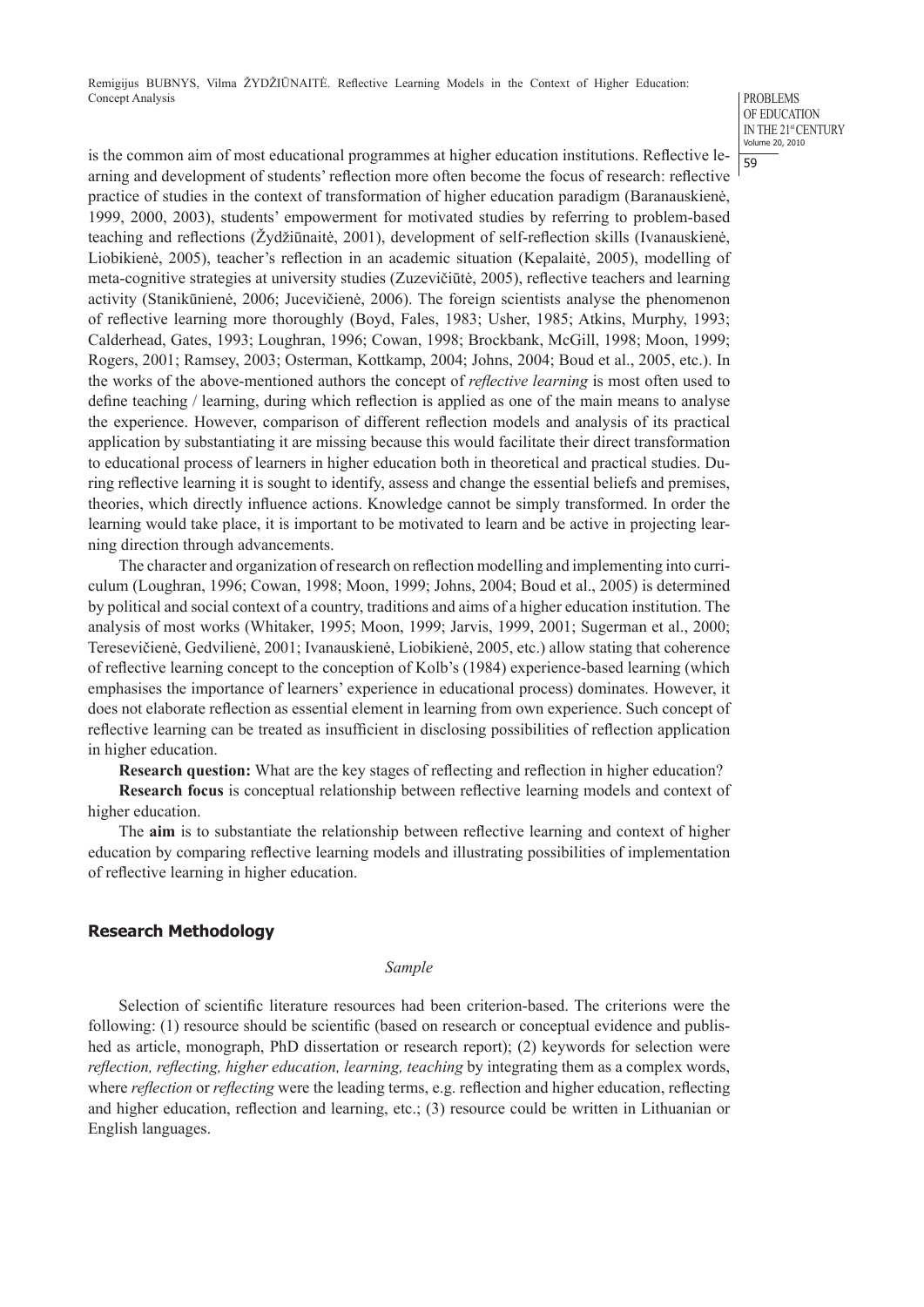# <sup>60</sup> *Method*

PROBLEMS OF EDUCATION IN THE 21st CENTURY Volume 20, 2010

> In this article as a method was employed a review of the literature (Stumme et al., 1998; Taylor, 2010). A literature review is an account of what has been published on a topic by accredited scholars and researchers. In writing the literature review, the purpose is to convey to reader what knowledge and ideas have been established on a topic. As a piece of writing, the literature review is defined by a guiding concept (e.g., research aim, the problem the author discusses). It is not just a descriptive list of the material available, or a set of summaries. The performed steps of the review of the literature were following (Taylor, 2010): (1) organizing the literature selection and review by relating it directly to the research question the author develops; (2) synthesizing results into a summary of what is and is not known; (3) identifying areas of controversy in the literature; (4) raising questions that need further research.

> A literature review is a piece of discursive prose**,** not a list describing or summarizing one piece of literature after another (Stumme et al., 1998; Taylor, 2010).

# **Reflection – the Premise for Educational Transformation of Experience into Learning**

Philosophy of learning based on reflection begins from everyday experience at a higher education institution. Reflection, which can strengthen learning and corporate personal as well as professional efficiency help to outlive and to give a sense of experience; thus analysis of experience has to be one of the main goals of learning at a higher education institution. Reflection activates learning, self-analysis, as well as solution of problems. It is important and valuable both at the beginning of experience accumulation as well as later, i.e. when obtained information is being systemized and by analysing own psychic processes and states that formed during learning. The ability to speak for oneself and others what we have experienced allows reacting and rewriting scenarios of everyday life; it enables forming schemes and narratives of mental reference, which give meaning to our and other lives (Schratz, Walker, 1998). Modern paradigm of learning and its implementation in higher education transform the settled viewpoint to knowledge production when students 'are only passive status quo knowledge recipients' (Baranauskienė, 2003, p. 61). A learner when interacting with environment on the basis of his / her previous experience creates his / her individual knowledge. It is not important how distinctly and precisely the rendered knowledge will be related to possessed beliefs and understanding by creating own personal implication (Jérôme**,** 2006).

Reflection should be integrated into entire education process by not separating it from self-education aims. Reconstruction of experience is central, as well as it is a continuous aim. In order learners to have achieved this aim, they should reflect by analyzing their values, attitudes and emotions, which in their turn transform the understanding as well as give new meanings for ideas by relating them to previous knowledge and obtained information. Reflection, when learning from own experience, stimulates taking of responsibility for one's actions and decisions. It is an active creation of information, its revision and creation of new theories. In acquiring only theoretical knowledge, the ability to learn by oneself is lost, and this means that reflective abilities do not form and 'the essence of a reflective method is forgotten, i.e. 'learning is not a result but a process [...] when we reflectively think over not only positive but also negative experience we understand our weaknesses and strengths' (Baranauskienė, 1999, p. 65–66). Jarvis (1999), contrasting impulsive and reflective activity of a learner, states that reflecting students are subject to think over more alternative strategies before decision-making in theoretical and practical studies at a higher education institution. Impulsive students, having approached problem-solution, try it. However, they think it spontaneously do not reflect in projecting possible choices as well as performing their activity.

Reflection should be related to the ability to learn life-long as well as be considered as one of the most essential premises for development of ability to learn, which creates conditions to clearly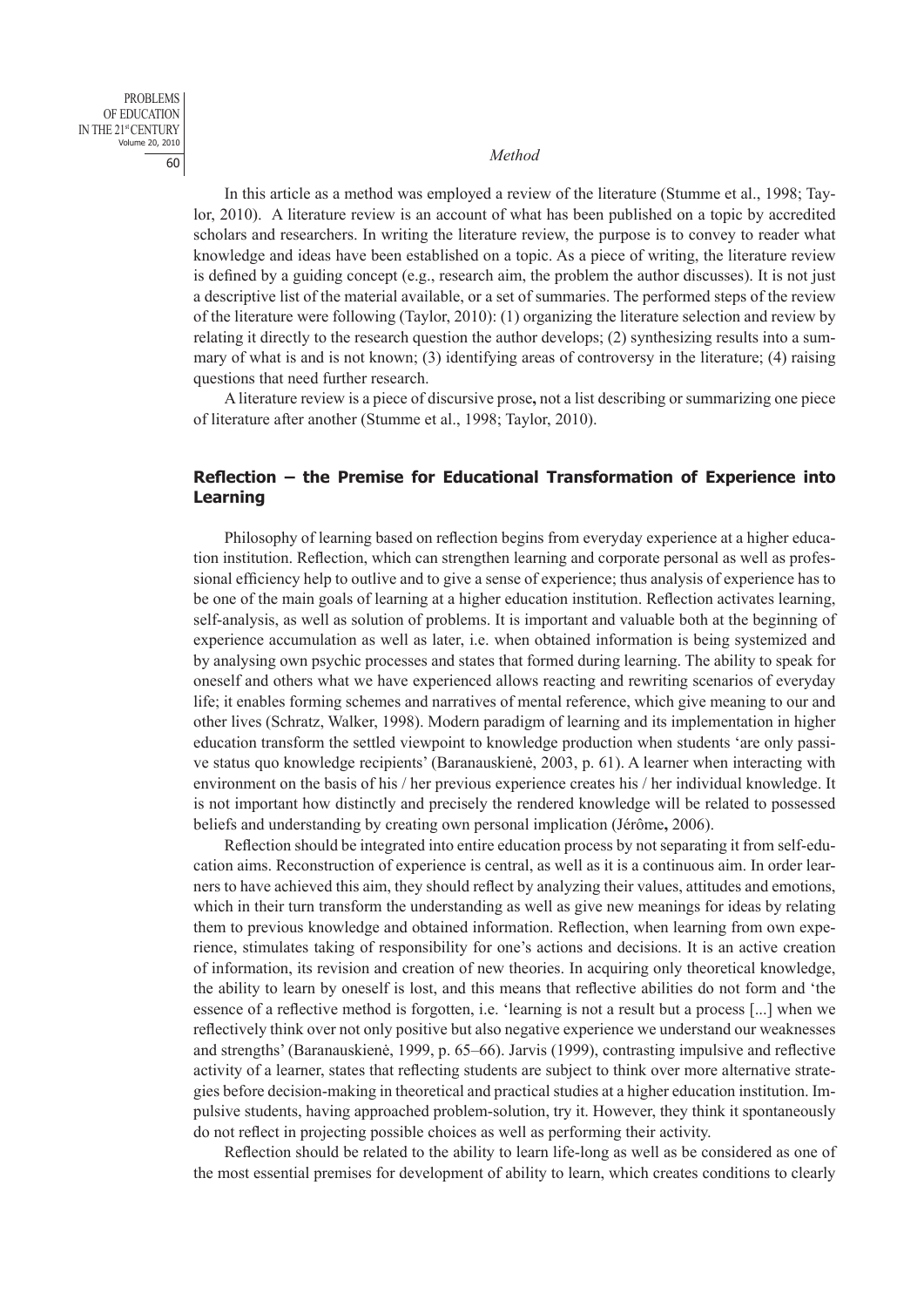#### PROBLEMS OF EDUCATION IN THE 21<sup>st</sup> CENTURY Volume 20, 2010

61

realize own experience, to disassociate from every day events and usual reality of things. Possibilities become one of the most important education aims, which induce feeling, experiencing, and understanding. Reflective learning is transformational, enabling students for their personal unrestricted independent activity by analyzing own experience, habits of learning, as well as relating theoretical and practical knowledge, developing abilities to identify and solve problems, changing own attitudes and becoming more tolerant (Morrison, 1996). Reflection as component in reflective learning emerges from professional experience as well as it involves reflective thinking in forming a situation when it is referred to personal system of viewpoints, attitudes and values, constantly leaving an open possibility re-form. Reflective thinking is closely related to critical thinking, as Lipinskienė (2002) states; the latter is the basis of reflective thinking. The attention should be paid so that Schön (1991) calls this activity as reflective practice, which is a 'key' attribute of reflective learning. Following Schön's ideas, Barnett (1992), Brockbank et al. (2002) state that *all* students of a higher education institution can exercise reflective practice, which, according to Balčiūnienė (2006), creates conditions to observe the change of students' development as well as provides teachers with new insights how to improve the study subject being delivered and to strive for teaching / learning quality. Alongside it is the process of reproduction of past experiences, individual expression and transformation of professional knowledge to specific situations and contexts (Yip, 2006). Reflective learning is an active activity and interest is not only in means and technical efficiency, but also in learning aims and its impact (Pollard, 2006). The analysis of scientific sources (Schön, 1991; Calderhead, Gates, 1993; Loughran, 1996; Brockbank, McGill, 1998; Moon, 1999; Osterman, Kottkamp, 2004) Boud et al., 2005) showed that by reflective learning a student is empowered to coordinate theoretical and practical knowledge, to create own personal theories and understanding about future professional activity at a higher education institution.

## **Models of Reflective Learning**

Different models of reflection for analysis of experience are offered in scientific literature sources. Different authors mention the latter as the models of learning from own experience, reflective thinking / learning or activity. In planning students' learning at a higher education institution it is possible to use successfully schemes of these models when formulating assignments for theoretical lectures, seminars and practical classes, as well as when organizing students' independent work or practical classes. In analyzing different models of reflective learning and their stages, most authors point out inter-coordination of practical knowledge and its relation in this process (Shön, 1987, 1991; Baranauskienė, 1999; Sugerman et al., 2000; Jarvis et al., 2004; Ivanauskienė, Liobikienė, 2005). Theoretical and practical knowledge are two inseparable parts of cognition process: theory allows finding new ways for practice, and practice contributes to improvement of practice (Šernas, 2006). Thus, in any stage of own performed activity, learning / teaching and reflections, theoretical basic of sciences and practical as well as true-life experiences always entangle. Rogers (2001), having performed the critical analysis of *reflection* concept and its application in higher education, draw a conclusion that scientists use complicated terms by striving to define reflective processes: it is *reflection in action*, *meta-cognitive reflection*, *reflective learning*, *critical reflection*, *reflective thinking*. Some authors use the term of *reflection* alternately with terms of *introspection* (Sherman, 1994, in Rogers, 2001) and *cogitation* (Holland, 2000, in Rogers, 2001). The analysis of concepts discloses important common features in defining reflective process. *Reflection is a cognitive process or activity* (Dewey, 1933; Shön, 1987; Loughran, 1996; Cowan, 1998). Alongside the cognitive aspect Boud et al. (2005) point out the importance of experienced emotions in reflective learning.

Dewey (1933, 1938) is recognised as the main creator of the *reflection* concept (Hatton, Smith, 2006). Dewey (1933) defines learning as dialectic process, which integrates experience and ideas, observations and activity. 'A routine action' contrasted to 'a reflective action', where the latter involves the frame to constantly assess and develop oneself 'a routine action' is static, not resounding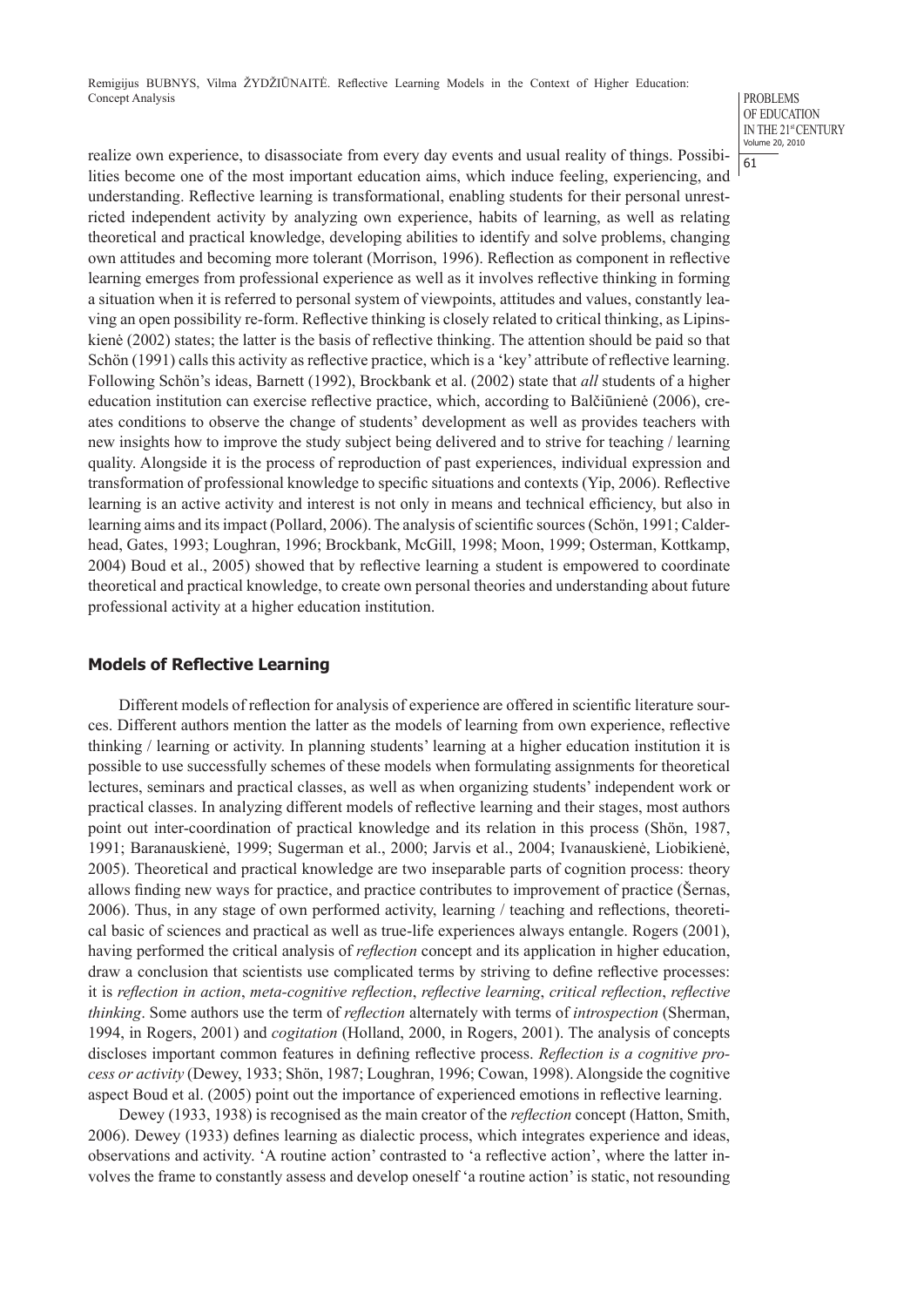PROBLEMS OF EDUCATION IN THE 21st CENTURY Volume 20, 2010

 $\frac{6}{2}$  to changing priorities and circumstances (Pollard, 2006). The concept of reflection in the Dewey's model is compared to a research process. Learners reflectively think over and analyse their activity by checking the hypotheses they formulated (Ramsey, 2003). Reflective learning is understood as problem solution, a way of thinking in order to solve an issue, which contains active convergence, as well as careful coordination of thoughts. Dewey's main ideas are fundamental and show that reflection can be treated as active and deliberative cognition process, which consists of the sequence of interrelated thoughts by considering the reasoning beliefs and knowledge. In general, reflective thinking solves practical problems and it allows doubting and addling before making possible decisions.

Atkins, Murphy (1993), Moon (1999), having performed the analysis of the different reflection processes presented by several authors (Boyd, Fales, 1983; Gibbs, 1998), distinguish three main stages that are repeated in all models. **The first stage** of reflective process is *emergence of unpleasant feelings and thoughts due to the experience being outlived and the need to solve the situation that caused these experiences*. This emerges from understanding that in certain situation it is not enough to explain what has happened through applied knowledge. Boyd, Fales (1983) name this as the stage of emergence of internal discomfort feeling. **The second stage** is *critical and constructive analysis of a problem or specific situation as well as own feelings*, which involves possessed and necessary new knowledge to solve a problem. **The third stage** is *development of new viewpoint to a situation* by projecting possible ways for acting at particular future situations. In this stage emotional and cognitive changes, which lead to behaviour changes, take place.

The model of reflective learning by Boud et al. (2005) most thoroughly illustrates the process of reflection on action when experience is turned into learning. Three main stages of reflection are distinguished in the model: return to experience, attention to feelings and repeated assessment of experience (see Figure 1).



# **Figure 1. Reflection process (According to Boud et al., 2005).**

Boud et al. (2005) state that one of the ways to stimulate learning is to strengthen interrelationship of learning experience and reflective activity, which forms by dedicating some time for reflection in learning activity. *Firstly* it is sought by dialogue when thoughts are expressed and the acquired experience is shared within a group; *secondly*, by individual writing where events and experienced reactions are described. Positive states stimulate reflection, for example, a successfully performed assignment, which earlier seemed to be overwhelming. This can stimulate to assess other assignments repeatedly as well as to plan other experiences. Personal synthesis of knowledge, integration and validation of personal knowledge, new emotional state or decision to get involved into a future activity can become a result of reflection.

At the first stage *– return to experience –* the experience is a new reflected and analysed by attempting to reproduce and understand what reactions as well as reasons induced to behave one way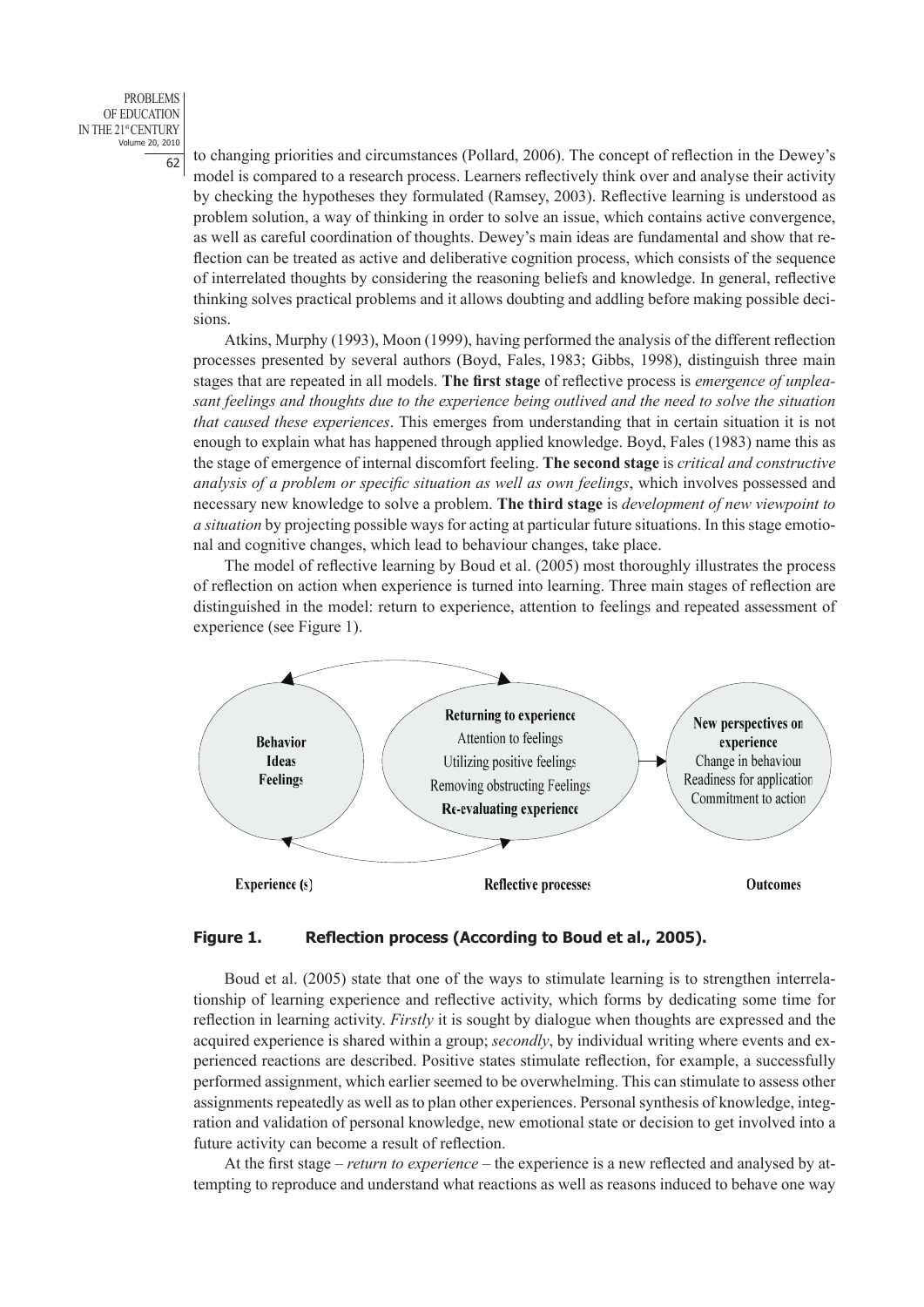PROBLEMS OF EDUCATION IN THE 21<sup>st</sup> CENTURY Volume 20, 2010

63

or another. Identification, denomination as well as analysis of the feelings caused by the experience are important at this stage. Learners who do not observe and do not analyse emotional dimension of their experience can harm the value of their reflection in limiting it by any aspect of reaction to environment and thus creating artificial obstacles for their reaction to experience.

At the second stage – *attention to feelings* – two aspects become important: employments of positive feelings and elimination of inadequate ones. Subject to circumstances and intentions it is important to analyse own emotional experiences by finding ways to avoid them or to maintain and strengthen them if the latter are positive. In experiencing positive feelings both cognitive and emotional areas of learning are being developed. It is important to pay attention to the impact of the processes taking place in this stage upon experience learning as well as to how an individual could learn to handle own reflective activities (Boud et al., 2005). At the third stage – *repeated assessment of experience* – once more it is getting deeper into experience by relating new knowledge to the possessed and by integrating the first one into learner's conceptual scheme. Such learning is applied in order to check its authenticity and to plan further activity, during which this learning is implemented in professional activity. At the last stage – *results* – four aspects of reflection, which can improve results, are distinguished: *association* – relation of new data to already known; *integration* – search of relations among these data; *validation* – identification of authenticity of emerged ideas and feelings; *assimilation* – assumption of knowledge for oneself. In summary, it is possible to state that in this model the reflection process can take place consistently. However a lot of other cycles, important elements related to repetitions of especially important components can emerge as well.

The model of experience learning by Kolb (1984) is the most popular and is applied in the practice of a higher education institution. Cowan (1998) points out that the model usually is referred to Kolb (1984); however the origin of the model is attached to Lewin (1951). The Kolb model is effective in the cases if one is able to get involved into solution of most different situations completely openly and without preconceived attitudes as well as to acquire new experience; to observe oneself on the outside, to consider own experience in most different aspects, to reflect it; to form concepts and principles that generalize what has been observed; to apply theoretical knowledge to solve problems as well as to accumulate new experience (Linkaitytė, 2003). Learning is understood as four-stage cycle: *relevant experience, reflective observation, abstract conceptualisation* and *active experimentation.* These abilities involve two dimensions of cognitive development and learning: *relevant abstract* dimension and *active* / *reflective* dimension. The essence of the model is learning cycle when experience is turned into concepts (theories, conceptions), which in their turn into guidelines to choose new experiences. Direct *relevant experience* is the basis of reflective observation. Learning material consisting of different information, facts or events is conveyed to students. Identification of a problem is the main factor, which induces moving forward by the cycle to reflective observation. Scientists (Moon, 1999) discuss the importance of processes of particular experience, when experience can be interpreted as physical involvement into situation – 'pure experience' – learning in practice or as conceptual material, which has been perceived at a lecture. It is recognized that experience in learning process should be stated as sustainability of 'pure' and conceptual material, i.e. conditions to transform conceptual experience into pure experience would be created. The stage of *reflective observation* in the Kolb's cycle is essential because students reflect their activity by collecting information to expand and to understand experience; they analyse their behaviour, viewpoints, aims, feelings and experiences. Other (e.g.: Boyd, Fales, 1983; John, 2004) models of reflective / experience learning use the concept of *reflection.* In the stage of *abstract conceptualization* a student elaborates new ideas by projecting the perspectives, which would help more effectively solve problems in the future: theoretical and practical knowledge are related, new information and ideas are integrated into practice (Lipinskienė, 2002). The stage of *active experimentation* – is application and checking of new ways, premises and ideas by active and purposeful acting at particular practical situations. Kolb's (1984) model of learning from experience, called learning cycle, begins with primary experience and after reflective observation and conceptualization the idea, which can stimulate experimentation and new experience, is being formed. According to King (2002), in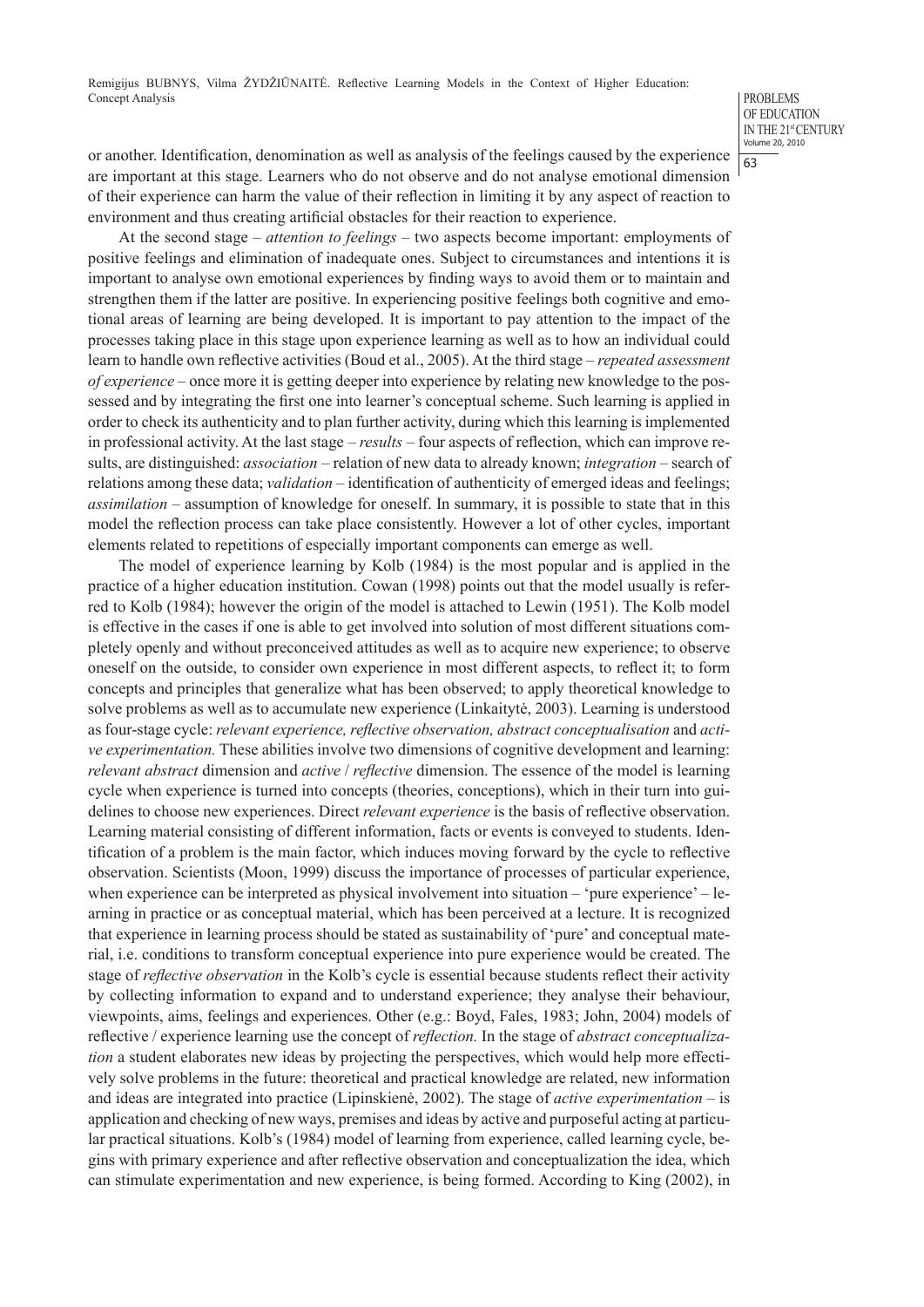PROBLEMS OF EDUCATION IN THE 21st CENTURY Volume 20, 2010

 $\frac{64}{64}$  the cycle of learning from experience it is possible to identify three different types of reflection: reflection in action, reflection on action, and reflection for action (see Figure 2).



## **Figure 2. Integration of experience learning and reflection models (According to King, 2002).**

Schön's (1987) *reflection in action* can be related to a particular experience, which expresses reflection that reflects implicit / tacit knowledge applied in activity by transferring experience. Newly outlived experiences as well as future inevitable experience are considered. It involves implicit / tacit thoughts and their analysis. This is reflection-oriented to more innovative or at least deliberately thought-out activity. Though it can become the reason of active experimentation at the place, reflection in action has great importance, but it is least presumptive that it will be referred when learning and performing such assignments as reflective writing. Schön's (1987) *reflection on action* is the first stage of creation of meaning after emergence of experience. In fact one turns back to the action of previous experience, tries to analyse and to sum up the previous experience and thus to make generalizations, which will be useful in the future. Such reflection can also manifest in the stage of reflective observation where it fluctuates from substantiation of experience importance to identification of problems or questions that emerge from experience as well as in the stage of abstract conceptualization, where concepts and hypotheses are being formulated and being applied. *Reflection for action* (Cowan, 1998) is naturally indicated at the cycle's stage of active experimentation where meanings of ideas, conceptions are being checked, as well as types of problems, which were hoped to have been solved more effectively than in the past, were cogitated. This is the reflection, which determines priorities for future learning by identifying needs, objectives and goals, which afterwards will remain in the memory of a learner. However it can also manifest in the cycle of hypotheses' formation, i.e. in the cycle of abstract conceptualisation. These two reflection forms – *reflection on action* and *reflection for action* – can most successfully be implemented and applied for development of students' reflective competence as well as stipulate the reflective learning process at a higher education institution.

In summary it is possible to state that in the model of learning from experience reflection is a component of certain sequence, which combines certain experience and approaching generalization. According to Schön (1987), reflection (it does not matter which variation is chosen) is unfinished activity even though for short time withdrawn from an action by possessing outcomes that really are not predicted in advance, but they are thought-out during the process and which existence is not necessary for an action to take place. At a higher education institution, when implementing the latter model for theoretical and practical education of students, specific experience, reflective observation, abstract conceptualization and active experimentation is *'yet implemented hard enough'* at traditional university studies (Alifanovienė, 2005, p. 51). Kolb (1984), according to Cowan (1998), does not discuss the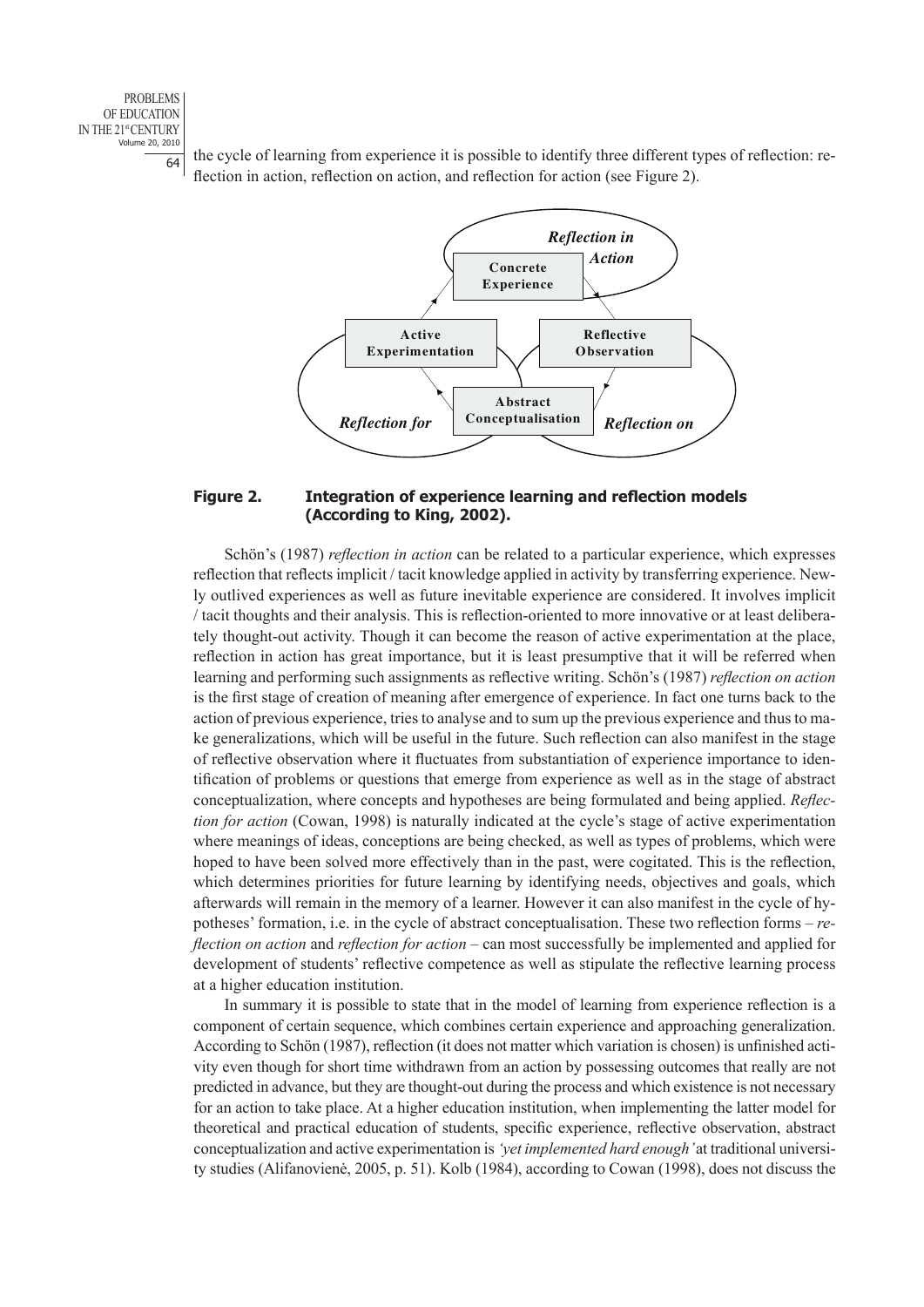#### PROBLEMS OF EDUCATION IN THE 21<sup>st</sup> CENTURY Volume 20, 2010 65

character of observation and reflection stage in detail by disclosing the very reflection process and its elements; thus this model is often mentioned as not thorough enough and not disclosing the very reflection process, which is almost the most important in the cycle of learning from experience. Cowan (1998) also states that endless movement of the Kolb's cycle is oppressive and misleading from the beginning, which is hard to be identified. Thus in order to present a clearer scheme of analysis, he presented the diagram, which integrates Schön's concepts and cohesions postulated by Kolb. This diagram is a substantiated practical model, which explains or at least predicts how learning in practice can take place and be influenced by it (see Figure 3).



**Figure 3. Reflection diagram (According to Cowan, 1998).**

Cowan (1998) elaborates that every student when learning possesses very important previous experience. Its part is general 'true-life' experience, which students acquired by learning at school before studies at a higher education institution. A wide spectrum of previous situations of learning acquired in studying at university makes a significant part of experience. When learning, students reflect their previous experience by getting ready for activity, i.e. they perform a specific assignment or solve a problem (reflection for action). During reflection for action (see Figure 3, *Loop A*) students are stimulated to analyse and reflect their activity, which is well thought (*Loop B*). Students strive to relate new information to what they have already learnt, and, having analysed it, to use what can be necessary to perform a new activity. When acting, it can be suggested to analyse and to try necessary ideas, which a teacher or colleagues-students present and which emerge from corporate group reflection experience. In transitional *reflection in action* (*Loop C*), however, it is in principle analytical though an evaluative element is envisaged. The essence of analytical reflection – is to find answers to the following questions: '*How have I to do it?'* and '*How should I do it?'* Reflection is valuable namely due to its closeness to an action. During it, classification and generalization takes place by defining what has been learnt. Advantages, difficulties and their reasons, the need for help at different stages of assignment accomplishment, as well as limitations, which have to be eliminated, are identified and named. The latter sequence of the Cowan's (1998) diagram corresponds two cycles of Kolb's (1984) learning from experience: *reflective observation* and *abstract conceptualization*. In the next stage (*Loop D*) action-consolidating material, which is offered by teachers, is considered. Learners, by using the provided material, plan and apply the offered ideas in practice, and this is the essential moment in this stage of activity, which corresponds the cycle of abstract conceptualisation in the Kolb's (1984) model. Students are motivated to correct drawbacks, which they have observed in learning, by trying to consolidate reflective analysis of achieved progress, but yet without final reflection of own activity performance. Though distantly but students already face the opportunity to apply new acquired knowledge in practice (*Loop E*). This is reflection activity concentrated to what every student have learnt about learning, how he / she reflected his / her thinking because it is being oriented to reflection in comparison to former activity and thinking at previous loops. In this loop the *intervened* learning and development is identified and defined, i.e. such learning, which has to be continued and the knowledge acquired during reflection has be applied for learning process in the future. A possibility that the last loop of action reflection is always accessible; if the need or aim occurs, reflection for action can change. If it happened, a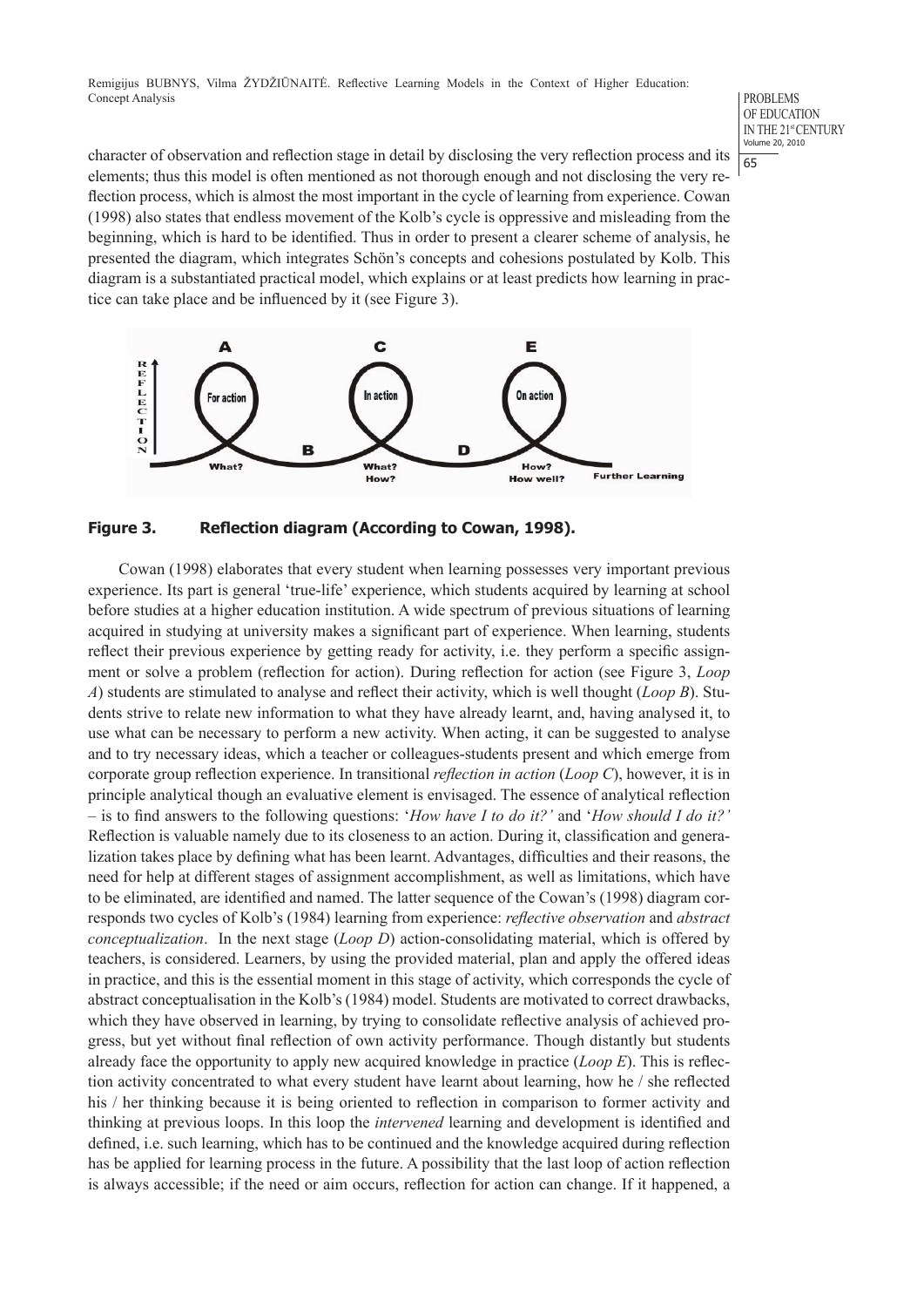

 $\frac{66}{66}$  learner would move to another sequence, in which his / her activity would previous experience integrating into the next sequence. Thus the Cowan's (1998) diagram is not closed and final, opposite than the Kolb's (1984) model. When thinking reflectively, it is important not to make preconceived decisions based only on own experience; to the contrary, it is necessary to critically estimate a situation (event), to give a sense and to assess it by considering new theories, as well as identifying its strengths and weaknesses. Johns (2004) formulates a lot of questions, which help to follow certain consistency in reflection process, in the model of structured reflection (see Figure 4).



# **Figure 4. Model of structurized reflection (by Johns, 2004).**

The questions make five separate blocks (description of a situation, reflection, alternative strategies, influencing factors, learning), which are consistently ranged one by one. Four blocks of the questions are integrated into the entirety by the fifth block – *learning.* Learning results are identified not only in analysing and searching for an answer to the questions of the last block, but also they emerge in performing the description of a situation.

The use of models or schemes for inducement of students' reflective learning is not answering particular questions, but it is support to disclose the acquired experience by relating theoretical and practical knowledge, by analysing experience and by identifying what has been learnt. As the models are descriptive but not normative, it is meaningful to treat them as filters of the process, which allow seeing what can be learnt. Integration of models' schemes in organizing students' teaching / learning at a higher education institution induces students' reflective learning, as well as it strengthens the interrelationship of learning experience and reflective activity, which forms in dedicating enough time for reflection in learning activity.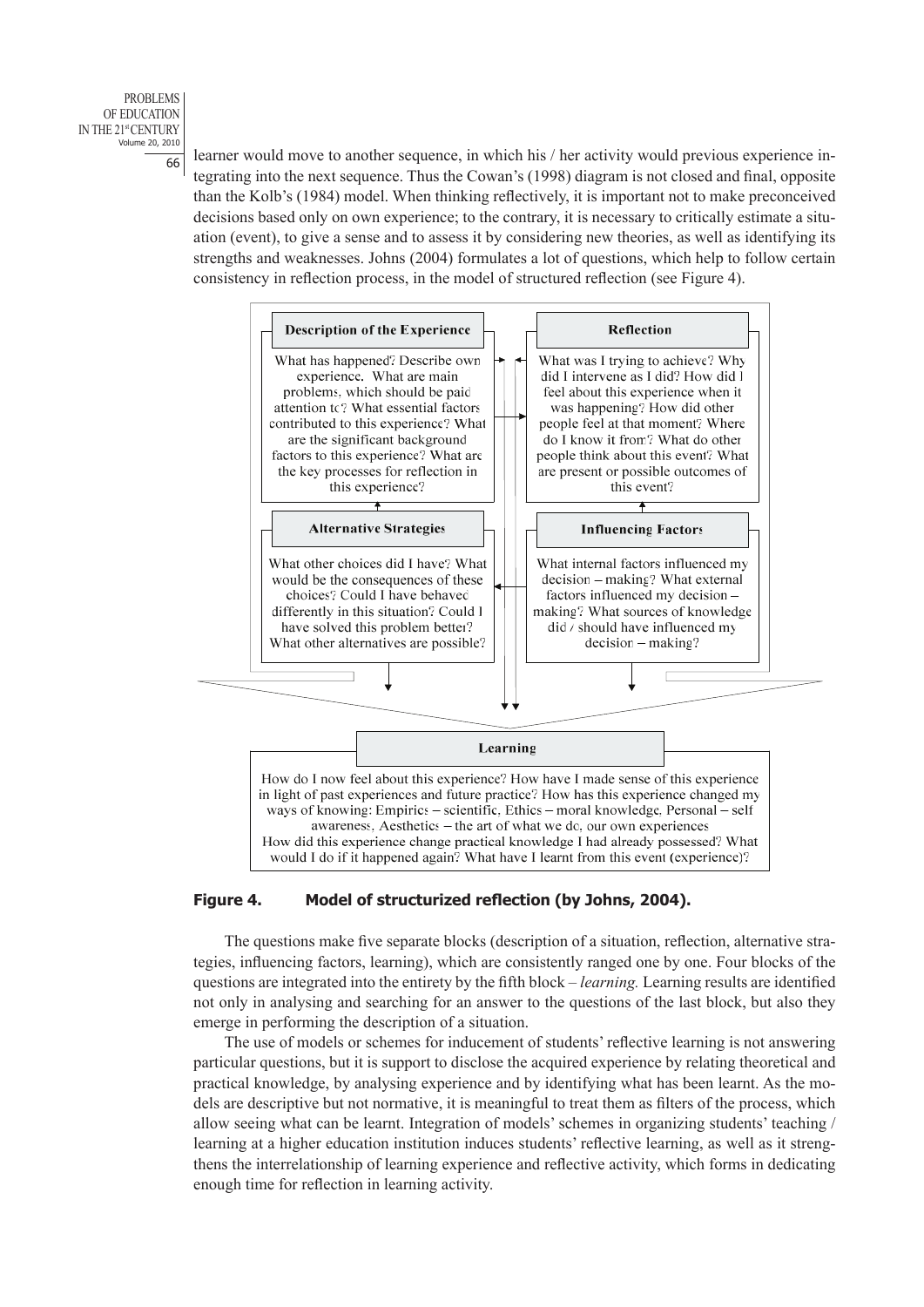## **Conclusions**

PROBLEMS OF EDUCATION IN THE 21<sup>st</sup> CENTURY Volume 20, 2010 67

Reflection oriented to integration of theory and practice as well as contemplation of learning activity at theoretical and practical studies creates premises for improvement of 'structures' of the possessed knowledge and understanding of learners, which consist of interrelated and interdependent dimensions. *The first dimension* is integral and involves coordination of possessed true-life practical experience and theoretical knowledge acquired at university. *The second dimension* creates conditions for educational environment and activity being performed to reflect as well as involves elements of theoretical and practical learning contexts. *The third dimension* involves interactions with participants of educational process and directly influences students' involvement into reflection. The latter dimension creates premises for the *fourth dimension* to form – formation of professional identity of a student as future specialist and his / her autonomy when studying.

Reflective learning as conception is transformational process of future specialists at a higher education institution being actualised at theoretical studies in two levels: *personal* (individual reflection) level by reflecting theoretical material of learning and by creating individual knowledge related to outlived experience; *interpersonal* level (corporate reflection) with teachers initiating and supporting reflection processes in providing and getting feedback as well as colleagues-students together reflecting outlived experience. Reflection is a continuous process, which is inseparable from the transfer of theoretical knowledge in practical studies by acting individually and reflecting activities being performed in interactions with colleagues, teachers-practitioners, children, teachers and relatives.

Reflective learning as continuous educational process taking place at individual and corporate levels involves *content* (analysis of a problem / situation by projecting action ways and strategies), *process* (choice of problem-solution strategies and assessment of their effectiveness), *premises* (analysis of personal premises oriented to decision-making) and it is endless loop process beginning from reflection *for action* by orienting to links of new information in reflecting with what is known as well as projecting what can be necessary to perform new activity. This process continues in the *activity* when a person reflects present situation as well as orients to difficulties and their reasons by estimating the need for help at different stages of assignment accomplishment, identifying strengths and weaknesses of actions being performed. Reflection *on action* continues after the activity when a learner retrospectively reflects and assesses acquired new understanding by reflecting in action as well as what he / she can apply in his / her further learning.

## **References**

Alifanovienė, D. (2005). *Refleksyvinė socialinio pedagogo praktika. Socialinių pedagogų praktikos* (pp. 48–51). Šiauliai: Šiaulių universiteto leidykla.

Atkins, S., Murphy, K. (1993). Reflection: a review of the literature. *Journal of Advanced Nursing,* 18, 1188–1192.

Balčiūnienė, I. (2006) Refleksyvių metodų analizė ir įvertinimas dirbant pagal kooperuotų studijų programą. *Jaunųjų mokslininkų darbai,* 4(11), 44–53.

Baranauskienė, R. (1999). Reflektyvaus mąstymo metodo taikymas rengiant mokytojus universitete. *Šiuolaikinės specialiosios ir socialinės pedagogikos problemos: mokslinės konferencijos medžiaga* (pp. 65–66). Šiauliai: Šiaulių universitetas.

Baranauskienė, R. (2000). Reflektyvaus studijų modelio ypatumai mokymosi kontekste. *Socialiniai mokslai: Edukologija*, 5(26), 60–67.

Baranauskienė, R. (2003). Anglų kalbos mokytojų studijų reflektyvioji praktika-aukštojo mokslo paradigmos virsmo ir jo raiškos įgalinimo veiksnys. *Socialiniai mokslai*, 2(39), 61–69.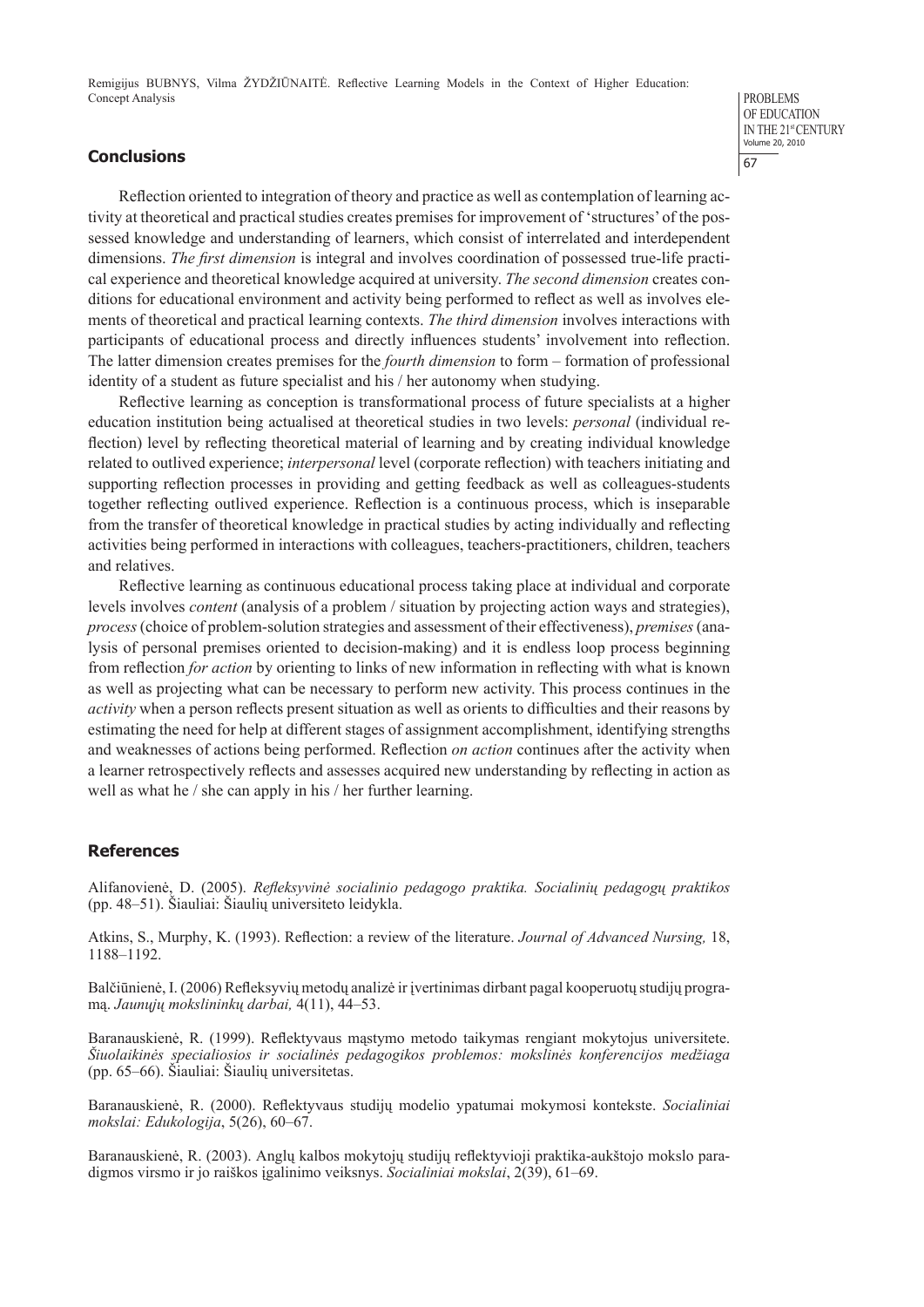<sup>68</sup> Barnett, R. (1992). *Improving Higher Education.* Buckingham: Open University Press.

Boyd, E., Fales, A. (1983). Reflective Learning: Key to learning from experience. *Journal of Humanistic Psychology,* 23(2), 99–117.

Boud, D., Keogh, R., Walker, D. (2005). *Reflection: Turning Experience into Learning*. London and New York: RoutledgeFalmer.

Brockbank, A., McGill, I. (1998). *Facilitating Reflective Learning in Higher Education*. Buckingham: SRHE and Open University.

Brockbank, A., McGill, I., Beech, N. (2002). *Reflective Learning in Practice*. Burlington: Gower Publishing.

Calderhead, J., Gates, P. (1993). *Conceptualizing in Teacher Development*. London, Washington, D. C.: The Falmer Press.

Cowan, J. (1998). *On Becoming an Innovative University Teacher*. Buckingham: Open University.

Dewey, J. (1933). *How We Think*. New York: D. C. Heath.

Dewey, J. (1938). *Experience in Education*. New York: Collier Books.

Gibbs, G. (1988). *Learning by Doing: A guide to teaching and learning methods*. Oxford: Further Education Unit, Oxford Brookes University.

Hatton, N., Smith, D. (2006). *Reflection in Teacher Education: towards Definition and Implementation*. Australia: Sydney University, School of Teaching and Curriculum Studies. Available on line at <http:// alex.edfac.usyd.edu.au/LocalResource/originals/hattonart.rtf> [accessed on 2008-04-12].

Ivanauskienė V., Liobikienė N. (2005). Socialinio darbo studentų savirefleksijos gebėjimų ugdymas teoriniuose kursuose. *Socialinis darbas,* 4(1), 118–121.

Yip, K. (2006). Self-reflection in Reflective Practice: a Note of Caution. *British Journal of Social Work,*  36, 777–788.

Jarvis, P. (1999). *The Practitioner–Researcher. Developing Theory from Practice*. San Francisco: Jossey-Bass.

Jarvis, P. (2001). *Mokymosi paradoksai*. Kaunas: VDU Švietimo studijų centras.

Jarvis, P., Holford, J., Griffin, C. (2004). *The Theory and Practice of Learning*. London: Routledge Falmer.

Jérôme, P. (2006). Constructivism: A re-equilibration and clarification of the concepts, and some potential implications for teaching and pedagogy. *Radical Pedagogy,* 8(1). USA: Athabasca University, International Consortium for the Advancement of Academic Publication. Available on line at <http://radicalpedagogy.icaap.org/content/issue8\_1/proulx.html> [accessed on 2009-09-20].

Johns, C. (2004). *Becoming a Reflective Practitioner. A reflective and holistic approach to clinical nursing, practice development and clinical supervision*. Oxford: Blackwell Publishing.

Jucevičienė, P. (2006). Mokymas aukštajame moksle: dėstytojas kaip besimokantysis. *Socialiniai mokslai,* 3 (53), 72–79.

Kepalaitė, A. (2005). Pedagogo refleksijos ypatumai akademinėje situacijoje. *Acta Paedagogica Vilnensia,* 14, 51–56.

King, T. (2002). *Development of Student Skills in Reflective Writing*. Australia: Western Australia University, Organizational and Staff Development Services. Available on line at <http://www.osds.uwa. edu.au/\_\_data/page/37666/Terry\_King.doc> [accessed on 2009-10-13].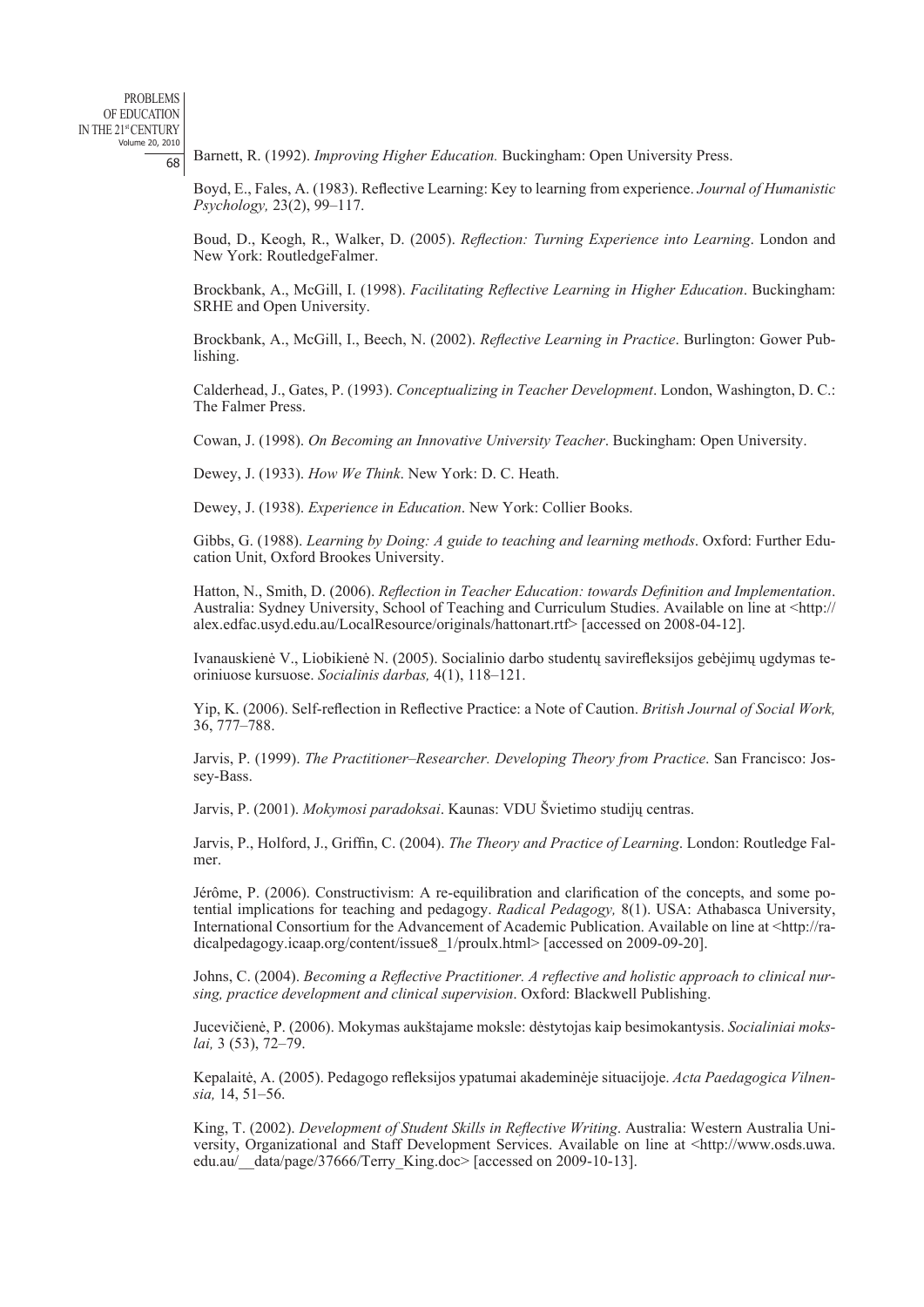PROBLEMS OF EDUCATION IN THE 21st CENTURY Volume 20, 2010 69

Kolb, D. A. (1984). *Experiential learning: experience as the source of learning and development*. New Jersey: Prentice-Hall.

Lewin, K. (1951). *Field Theory in Social Sciences*. New York: Harper and Row.

Linkaitytė, G. M. (2003). Lietuvos suaugusiųjų švietimo naujovės: kontekstas ir patirtis. *Profesinis rengimas. Tyrimai ir aktualijos,* 6, 52–65.

Lipinskienė, D. (2002). Edukacinė studentą įgalinanti studijuoti aplinka. Daktaro disertacija: Socialiniai mokslai (edukologija). Kaunas: Kauno technologijos universitetas.

Loughran, J. (1996). *Developing Reflective Practice: Learning about Teaching and Learning Through Modelling.* London: Falmer Press.

Mezirow, J. (1990). How Critical Reflection Triggers Transformative Learning. In J. Mezirow and Associates, *Fostering Critical Reflection in Adulthood*. (pp. 1-20). San Francisco: Jossey-Bass Publishers.

Moon, J. A. (1999). *Reflection in Learning and Professional Development. Theory and Practice.* London and New York: RoutledgeFalmer.

Morrison, K. (1996). Developing reflective practice in higher degree students through a learning journal. *Studies in Higher Education,* 2(1), 317–332.

Osterman, K. F., Kottkamp, R. B. (2004). *Reflective Practice for Educators. Professional Development to Improve Student Learning.* California: Corwin Press.

Pollard, A. (2006). *Refleksyvusis mokymas. Veiksminga ir duomenimis paremta profesinė praktika.* Vilnius: Garnelis.

Ramsey, S. H. (2003). Reflecting on the Future Education in the Third Millennium. *Curriculum and Teaching Dialogue,* 5(2), 123–130.

Rogers, R. (2001). Reflection in Higher Education: A Concept Analysis. *Innovative Higher Education,*   $26(1)$ ,  $37-57$ .

Schön, D. (1987). *Educating the Reflective Practitioner*. San Francisco: Jossey-Bass.

Schön, D. (1991). *The Reflective Practitionier. How professionals think in action*. Great Britain, London: Maurice Temple Smith Ltd.

Schratz, M., Walker, R. (1998). Towards Ethnography of Learning: Reflection-on action as an experience of experience. *Studies in Cultures, Organizations and Societies,* 4, 197–209.

Stanikūnienė, B. (2006). Reflektyvūs dėstytojai aukštajame moksle: skirtingas suvokimas ir veikla jų mokymosi aplinkose. *Socialiniai mokslai,* 3(53), 59–71.

Strauss, S., Ziv, M., Stein, A. (2002). Teaching as a Natural Cognition and its Relations to Preschoolers'Development of Theory of Mind. *Cognitive Dvelopment,* 7, 473–787.

Stumme, G., Wille, R., Wille, U. (1998). *Conceptual Knowledge Discovery in Databases Using Formal Concept Analysis Methods.* Berlin-Heidelberg: Springer-Verlag.

Sugerman, D. A., Doherty, K. L., Garvey, D. E., Gass, M. A. (2000). *Reflective Learning. Theory and Practice.* Kendall / Hunt Publishing Company.

Šernas, V. (2006). *Studijos, jų organizavimo principai*. Lietuvos mokslas. Akademinė edukologija. Vilnius: VĮ Mokslotyros institutas.

Taylor, D. (2010). *The Literature review: A Few Tips On Conducting It.* Canada: Toronto University. Available on line at <http://www.writing.utoronto.ca/advice/specific-types-of-writing/ literature-review> [accessed on 2010-01-21].